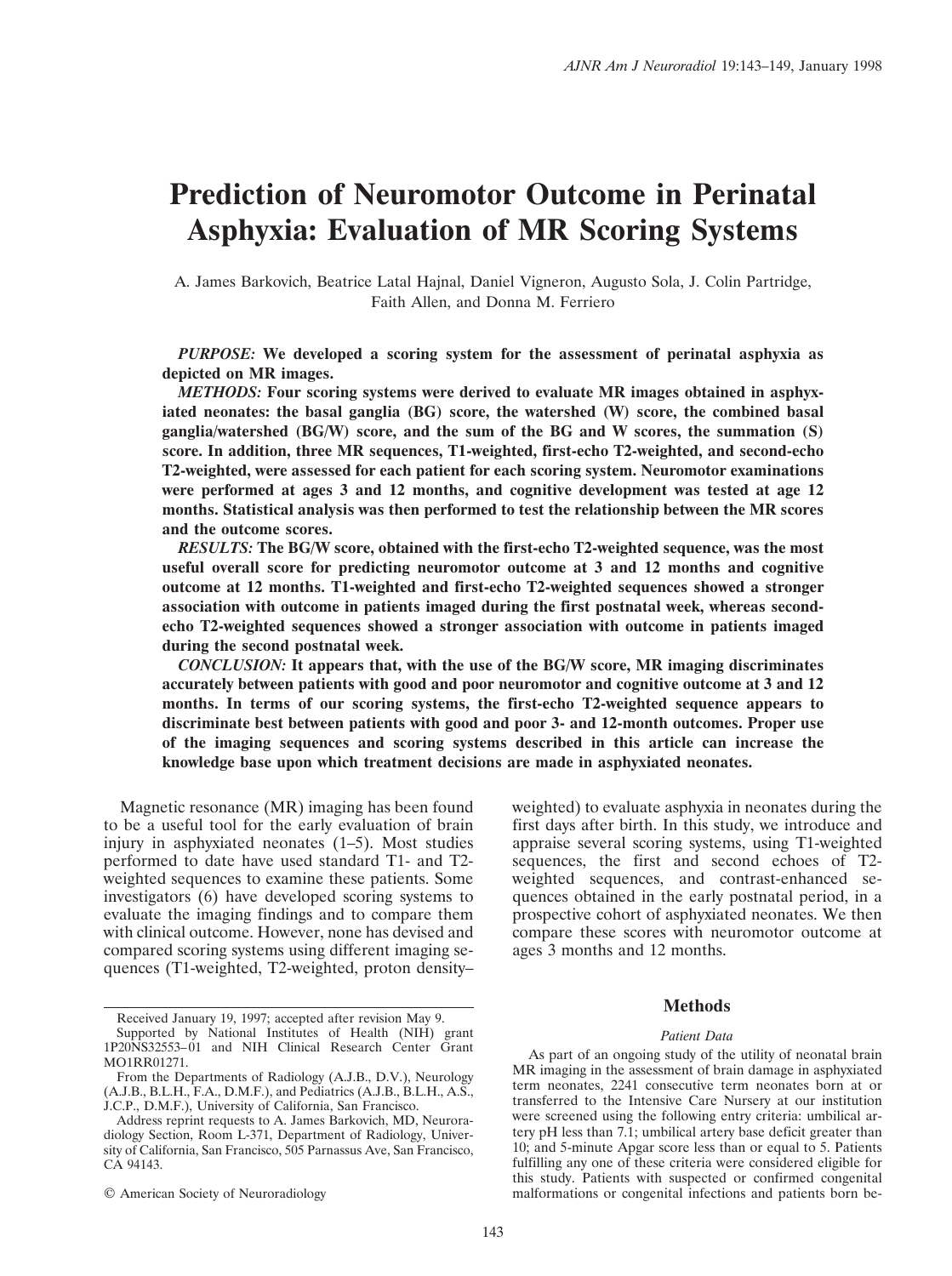| Total number of patients:  | 53                                    |
|----------------------------|---------------------------------------|
| Sex distribution:          | $33$ boys, $20$ girls                 |
| Mean birth weight:         | 3319 g $(SD, 730 g)$                  |
| Median 1-minute Apgar      |                                       |
| score:                     | $3$ (range, 0 to 6)                   |
| Median 5-minute Apgar      |                                       |
| score:                     | 5 (range, $0$ to $9$ )                |
| Median 10-minute Apgar     |                                       |
| score:                     | 7 (range, 1 to 10)                    |
| Mean umbilical artery pH:  | 7.0 (range, 6.77 to 7.32; SD, 0.14)   |
| Mean umbilical artery base |                                       |
| excess:                    | 12.5 (range, $-27$ to $-4$ ; SD, 6.3) |

fore 36 weeks' gestational age were excluded from the study. The protocol was approved by the Committee on Human Research at our institution. Participation in the study was voluntary; the infants were studied only after informed consent was obtained from their parents.

Of the 2241 patients screened, 259 met the inclusion criteria. Of these, 47 were excluded on the basis of suspected or confirmed malformation or infection; parents declined enrollment in 142 cases, and refused the MR study after enrollment in 10 cases. To date, 65 patients have been enrolled and studied by MR imaging. Of these, two died before the 3-month examination, 51 completed the 3-month neuromotor examination, two died between the 3-month and 12-month neurodevelopmental examination, 32 completed the 12-month neurodevelopmental examination, and one was lost to follow-up. The 53 patients with known 3-month outcome (including the 36 with known 12-month outcome) constitute the group whose findings are reported in this article (Table 1). The group included 18 Hispanic patients (34%), 15 white patients (28%), 11 Asian patients (21%), eight black patients (15%), and one Native American patient (2%). Patients' ages at the time of the MR examination ranged from 1 to 17 days, with a mean age of 7 days. An attempt was made to image the patients as soon as they were stable enough to be safely transported to the MR scanner; thus, most patients were imaged during the first week of life. However, other factors, such as MR schedule, availability of a physician to transport and monitor the infant, and delays in obtaining parental consent sometimes caused the MR examination to be postponed.

#### *MR Data*

The MR examination, performed at 1.5 T, consisted of noncontrast 4-mm (1-mm gap) axial spin-echo 500/11/2 (repetition time/echo time/excitations) images and 4-mm (2-mm gap) axial spin-echo 3000/60,120/1 images through the entire brain. Axial 4-mm (1-mm gap) spin-echo 500/11/2 images were then obtained after intravenous infusion of 0.1 mmol/kg of gadopentetate dimeglumine. After obtaining the images, we evaluated the studies using four scoring systems (Table 2). These scoring systems were based on reports that imaging patterns in asphyxiated neonates fall into two basic categories, one in which the primary damage is to the deep gray matter nuclei and another in which the damage is primarily to the intravascular boundary zones (1, 6–9). Scoring was performed by a neuroradiologist who was blinded to all clinical parameters and outcomes; scores were sent to a data manager who performed the statistical analyses. The first set of scores, the basal ganglia (BG) score, was based on reports that neonates who have suffered cardiocirculatory arrest incur damage to the thalami, basal ganglia, and perirolandic cortex (1, 2, 6, 8). Because this score focused on the basal ganglia pattern of injury, isolated cortical infarctions (that is, focal embolic or thrombotic infarcts and watershed infarctions) were given a

**TABLE 2: Scoring systems**

| Score              | Finding                                                            |
|--------------------|--------------------------------------------------------------------|
| Basal ganglia (BG) |                                                                    |
| $0 =$              | Normal or isolated focal cortical infarct                          |
| $1 =$              | Abnormal signal in thalamus                                        |
| $2 =$              | Abnormal signal in thalamus and lentiform<br>nucleus               |
| $3 =$              | Abnormal signal in thalamus, lentiform                             |
|                    | nucleus, and perirolandic cortex                                   |
| $4 =$              | More extensive involvement                                         |
| Watershed (W)      |                                                                    |
| $0 =$              | Normal                                                             |
| $1 =$              | Single focal infarction                                            |
| $2 =$              | Abnormal signal in anterior or posterior<br>watershed white matter |
| $3 =$              | Abnormal signal in anterior or posterior                           |
|                    | watershed cortex and white matter                                  |
| $4 =$              | Abnormal signal in both anterior and<br>posterior watershed zones  |
| $5 =$              | More extensive cortical involvement                                |
|                    | Basal ganglia/watershed (BG/W)                                     |
| $0 =$              | Normal                                                             |
| $1 =$              | Abnormal signal in basal ganglia or thalamus                       |
| $2 =$              | Abnormal signal in cortex                                          |
| $3 =$              | Abnormal signal in cortex and basal nuclei                         |
|                    | (basal ganglia or thalami)                                         |
| $4 =$              | Abnormal signal in entire cortex and basal                         |
|                    | nuclei                                                             |
| Summation (S)      |                                                                    |
|                    | Arithmetic sum of BG and W                                         |
| Enhancement (E)    |                                                                    |
| $0 =$              | No enhancement                                                     |
| $1 =$              | Enhancement in white matter only                                   |
| $2 =$              | Enhancement in deep gray matter nuclei                             |
| $3 =$              | Enhancement in cerebral cortex                                     |
| $4 =$              | Enhancement in cortex and deep gray matter<br>or white matter      |
|                    |                                                                    |

score of zero. Higher scores were given if injury was more extensive. For example, injury to the lentiform nucleus and thalamus is more extensive than injury to just the thalamus; therefore, the former was given a score of 2 and the latter a score of 1. Similarly, involvement of the perirolandic cortex, lentiform nucleus, and thalamus, more extensive still, was given a score of 3. A score of 4, "more extensive involvement," was assigned if the cortex was involved beyond the perirolandic region or if brain stem or cerebellar damage was detected. The second set of scores, the watershed score, was based on reports that neonates with hypotension and impaired autoregulation suffer damage to the white matter and cortex in the intervascular boundary zones, those regions between the territories perfused by the major cerebral arteries (1–3, 10). As with all the scoring systems, lower scores were given for less extensive damage and higher scores were given for more extensive damage. A score of 5, "more extensive cortical involvement," was assigned if cortical damage extended beyond the watershed areas. The third set of scores, the BG/W (for basal ganglia/ watershed) score, was an attempt to combine the basal ganglia and watershed patterns of injury into a single score. Again, higher scores were given for more extensive damage. The fourth score, the summation score (S), was another attempt to combine the basal ganglia and watershed patterns into a single score; it was created by adding together the basal ganglia and watershed scores. A fifth score, the enhancement score (E), was determined by reviewing the postcontrast images. A T1 weighted image score, a first-echo T2-weighted image score, and a second-echo T2-weighted image score were assigned for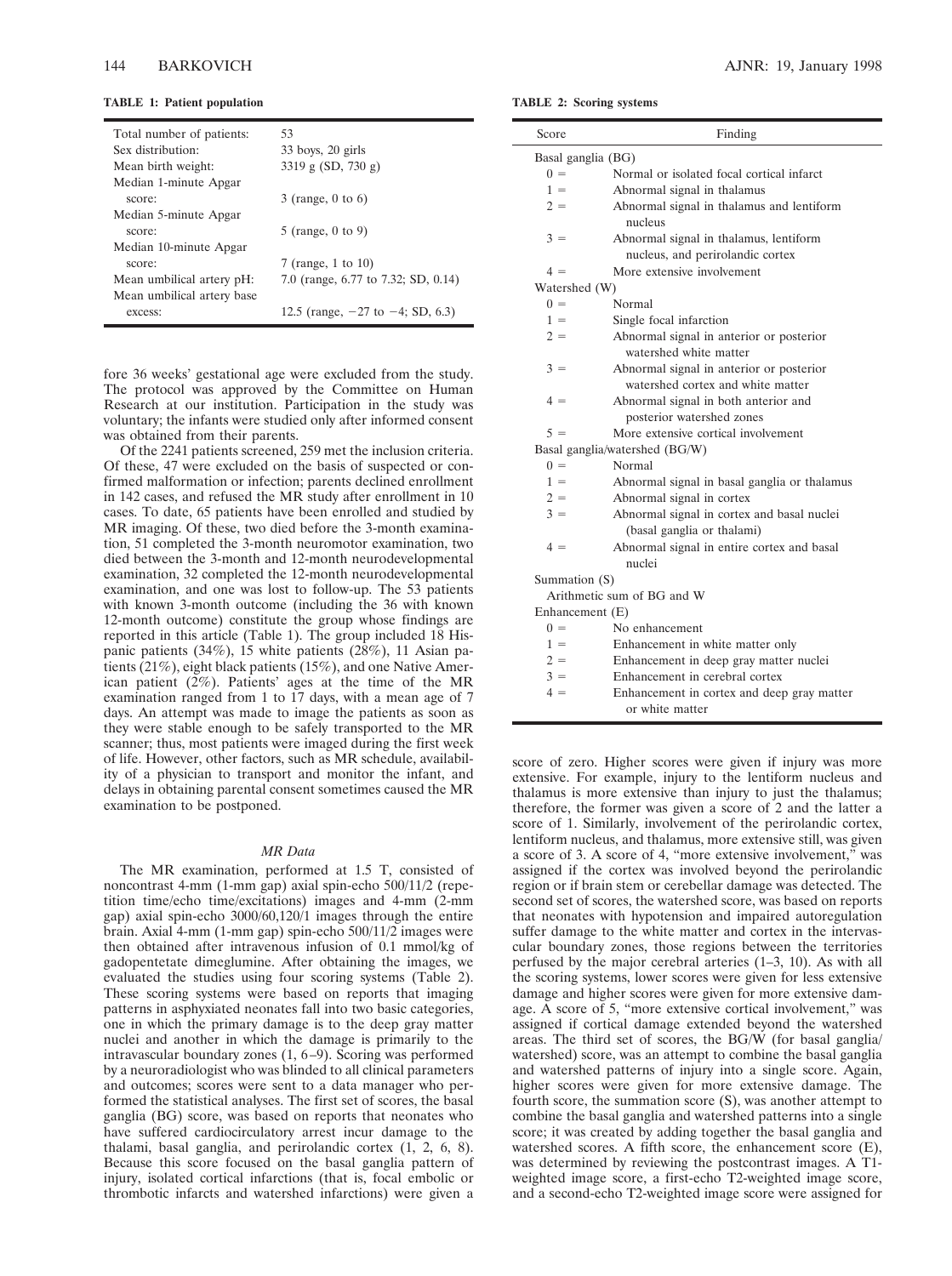each of the noncontrast scoring systems. Thus, the MR study of each patient generated 12 scores from the noncontrast images: three basal ganglia scores (BG, T1-weighted; BG, first-echo T2-weighted; and BG, second-echo T2-weighted); three watershed scores (W, T1-weighted; W, first-echo T2-weighted; and W, second-echo T2-weighted); three basal ganglia/watershed scores (BG/W, T1-weighted; BG/W, first-echo T2-weighted; and BG/W, second-echo T2-weighted); and three summation scores  $(S, T1$ -weighted = BG, T1-weighted + W, T1-weighted; S, first-echo T2-weighted = BG, first-echo T2-weighted  $+ W$ , first-echo T2-weighted; and S, second-echo T2-weighted  $= BG$ , second-echo T2-weighted  $+$  W, second-echo T2-weighted).

Each MR study was evaluated twice by the same observer. The evaluations were separated in time by more than a month. The first and second sets of scores were then compared and intraobserver variability was calculated. In those cases in which the scores differed on the two readings, the discrepancy was resolved by a third reading to give a final score. The final scores were then correlated with neuromotor outcome.

#### *Developmental Examinations*

At ages 3 months and 12 months, the subjects were examined by an experienced child neurologist, who was blinded to the results of the imaging studies and to the clinical course of the infant. The results of the neurologic examination were classified as *normal, abnormal,* or *unclear* at age 3 months. All patients with an unclear result who were subsequently examined at age 12 months were found to be normal on the second neuromotor examination. Thus, infants with an unclear evaluation at age 3 months were grouped with the normal infants for purposes of analysis. Patients who died before undergoing neuromotor examination were included in the study and classified as abnormal. At age 12 months, in addition to the standard neurologic examination, development was assessed by administering the Mental Developmental Index (MDI) of the Bayley Scales of Infant Development II (11).

#### *Data Analysis*

Statistical analysis was performed by using a commercial statistics program. Predictor variables were the 12 different MR imaging scores, analyzed as ordinal data. These scores were assessed for degree of association with neurologic outcome (normal or abnormal) at ages 3 and 12 months. Association between MR scores and outcome was analyzed using the Mann-Whitney U test. Association of MR scores with cognitive outcome (as measured with the MDI) was performed by using Kruskal Wallis analysis of variance (ANOVA) by ranks.

The  $\kappa$  statistic, which can also be interpreted as the intraclass correlation coefficient, was used to assess interscore agreement (12). This was calculated for each of the 10 assessments made from the MR images (BG, T1-weighted; BG, first-echo T2 weighted; BG, second-echo T2-weighted; W, T1-weighted; W, first-echo T2-weighted; W, second-echo T2-weighted; BG/W, T1-weighted; BG/W, first-echo T2-weighted; BG/W, secondecho T2-weighted) and enhancement score.

#### *Analysis of Optimum Timing and Sequences of MR Images*

A problem arose concerning the optimal imaging sequence for scoring the MR studies. We knew that T1-weighted images are sensitive to the T1 shortening in the basal ganglia and perirolandic cortex; however, it is also well known that T1 weighted images are not as sensitive to early cortical ischemia as are T2-weighted images. In addition, we noted that gray matter structures were sometimes isointense with white matter on the first echo of the T2-weighted images (Figs 1 and 2) in spite of a normal appearance on the second echo. These issues resulted in a decision to score each MR study such that a separate score was given for the T1-weighted sequence, the first echo of the T2-weighted sequence, and the second echo of the T2-weighted sequence in each scoring system. This generated 12 scores from the noncontrast studies of each patient, as described earlier.

The appearance of the injured brain changes considerably during the first 17 days after injury. Therefore, the usefulness of the different MR sequences might be different on different postnatal days. To test this hypothesis, we analyzed the MR scores after they were segregated according to the day of life on which they were obtained. Because a large number of patients were examined at age 3 months, we were able to categorize those patients into three groups: those imaged before day 4; those imaged before day 8; and those imaged on or after day 8. Because a smaller number of patients had 12-month neurodevelopmental examinations, analysis could be performed only if the patients were separated into two groups: those imaged before day 7 and those imaged on or after day 8.

## **Results**

# *Consistency of Scoring*

The  $\kappa$  values for each measured MR score ranged from 0.85 to 1.00 (Table 3). These values show high consistency of the scoring; that is, low intraobserver variability.

# *Association of MR Scores with Outcomes (Table 3)*

Associations between MR score and the 3-month neuromotor outcome were calculated using the Mann-Whitney test. The following scores were significantly different between the normal and abnormal outcome groups: BG, first-echo T2-weighted images  $(P = .0004)$ ; BG/W, T1-weighted images  $(P = .002)$ ; BG/W, first-echo T2-weighted images  $(P = .0007)$ ; S, T1-weighted images  $(P = .004)$ ; and S, first-echo T2-weighted images ( $\dot{P} = .004$ ).

Associations between the MR score and 12-month neuromotor outcome (Mann-Whitney test) showed the following scores to be significantly different between the normal and abnormal outcome groups: BG, first-echo T2-weighted images  $(P = .002)$ ; BG/W, first-echo T2-weighted images ( $P = .0001$ ); S, second-echo T2-weighted images ( $P = .005$ ); and the enhancement score ( $P = .005$ ).

Using the Kruskal Wallis ANOVA for comparing MDI and MR scores, we found the following significant associations: BG, first-echo T2-weighted images  $(P = .007)$ ; W, first-echo T2-weighted images  $(P = .007)$ .01); and BG/W, first-echo T2-weighted images ( $P =$ .01).

## *Timing of MR Images (Table 4)*

*Three-Month Neuromotor Examination Correlations.*—Of the examinations performed before the fourth postnatal day, only the first echo of the T2 weighted images (BG, first-echo T2-weighted; and BG/W, first-echo T2-weighted) was adequately sensitive to show correlation with the 3-month neuromotor examination. Both the T1-weighted images (BG, T1 weighted; BG/W, T1-weighted; and S, T1-weighted) and the first echo of the T2-weighted images (BG, first-echo T2-weighted; BG/W, first-echo T2-weight-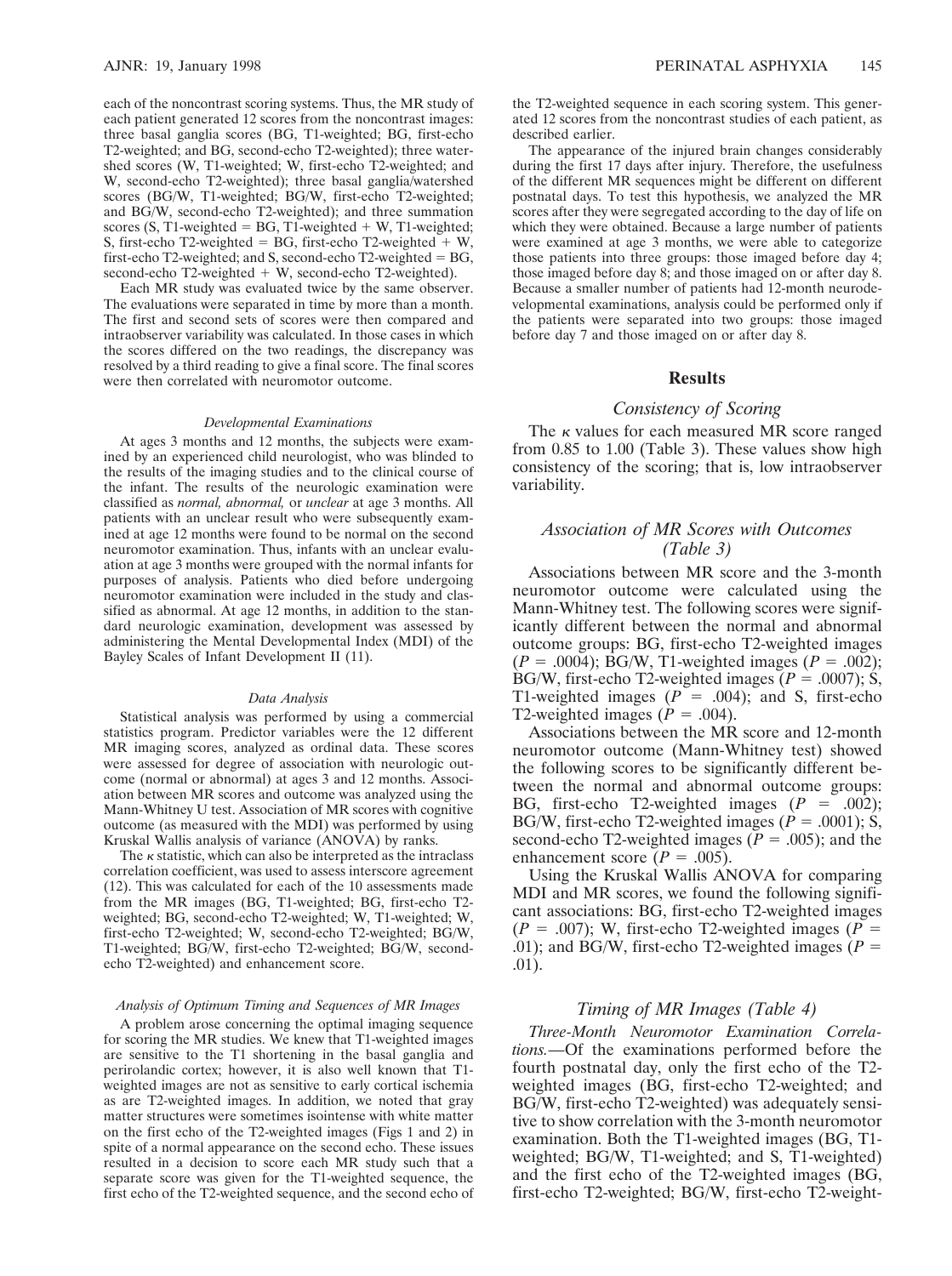

Fig 1. MR imaging at age 2 days shows value of first echo in an asphyxiated neonate, who was found to have both motor and cognitive deficits at age 12 months.

*A*, Axial spin-echo (3000/120) image shows apparently normal cortex and white matter. The apparent loss of cortex posteriorly is the result of a chemical-shift artifact. *B*, Axial spin-echo (3000/60) image shows cortical edema, resulting in marked loss of normal cortical/white matter contrast.



FIG 2. Axial spin-echo (300/60) image in a healthy 2-day-old term neonate. Note how much more contrast is present between cerebral cortex and white matter than in Figure 1B.

ed; and S, first-echo T2-weighted) from MR examinations performed before the eighth postnatal day correlated with outcome. Among the images obtained on or after the eighth postnatal day, the first and second echoes of the T2-weighted images (BG, firstecho T2-weighted; W, second-echo T2-weighted; BG/W, first-echo T2-weighted; BG/W, second-echo T2-weighted; S, second-echo T2-weighted) and the postcontrast studies correlated with outcome.

*Twelve-Month Neuromotor Examination Correlations.*—Of the studies performed before the seventh postnatal day, the T1-weighted and first-echo T2 weighted sequences (BG, T1-weighted; BG, first-echo T2-weighted; and BG/W, T1-weighted) correlated best with outcome. Of the studies performed after 7 postnatal days, the first and second echo of the T2 weighted studies (BG, first-echo T2-weighted; BG, second-echo T2-weighted; BG/W, first-echo T2 weighted; BG/W, second-echo T2-weighted; S, second-echo T2-weighted) and the enhancement score correlated best with neuromotor outcome.

*Twelve-Month Mental Development Correlations.*—Of the studies performed before 7 postnatal days, the T1-weighted sequences (BG, T1-weighted; BG/W, T1-weighted; and S, T1-weighted) and the first echo of the T2-weighted sequences (W, firstecho T2-weighted) showed significant correlation with the MDI of the Bayley Scales. Of the studies performed after 7 postnatal days, the first and second echoes of the T2-weighted studies (BG, first-echo T2-weighted; W, first-echo T2-weighted; W, secondecho T2-weighted; S, second-echo T2-weighted) again showed the best correlations. The enhancement score also showed a significant correlation  $(P = .02)$ with the MDI score.

# **Discussion**

As MR imaging is used more frequently in the assessment of asphyxia in neonates, the importance of having a systematic scoring system for determining the severity of brain injury becomes increasingly apparent. However, the MR patterns and signal intensity changes of brain injury in the asphyxiated neonate are complex; they vary with the type and acuity of injury at the time of the study. Edema results in some T2 prolongation within affected regions within 24 hours  $(1-3, 5, 13-16)$ . By day 3, T1 shortening may develop, particularly in the basal ganglia and perirolandic cortex (1, 6, 14, 15). By day 6 or 7, T2 shortening may be present (1, 14, 15). The location of brain injury seems to vary with the severity of reduction of blood flow (1, 7, 8, 13, 17–19). Because of this complexity of patterns and signal changes, the form for an optimal scoring system was not obvious. Therefore, several scoring systems were devised with the intent of correlating them with neurodevelopmental outcome, the ultimate goal of our project. Initially, two scoring systems were formulated. One was based on the pattern seen in circulatory arrest, which was designated the basal ganglia (BG) score. The other was based on the watershed pattern and was labeled the watershed (W) score. Soon after starting, it became apparent that it would be useful to test a system that included aspects of both patterns. This was accomplished in two ways, resulting in two different combination scores: one score that included components of both patterns of injury (the BG/W score), and one that was a simple arithmetic sum of the BG and W scores (the S, or summation, score). For the BG/W score, it was not initially clear how to weigh the various components of the injury pattern; that is, whether basal ganglia injury should be given a score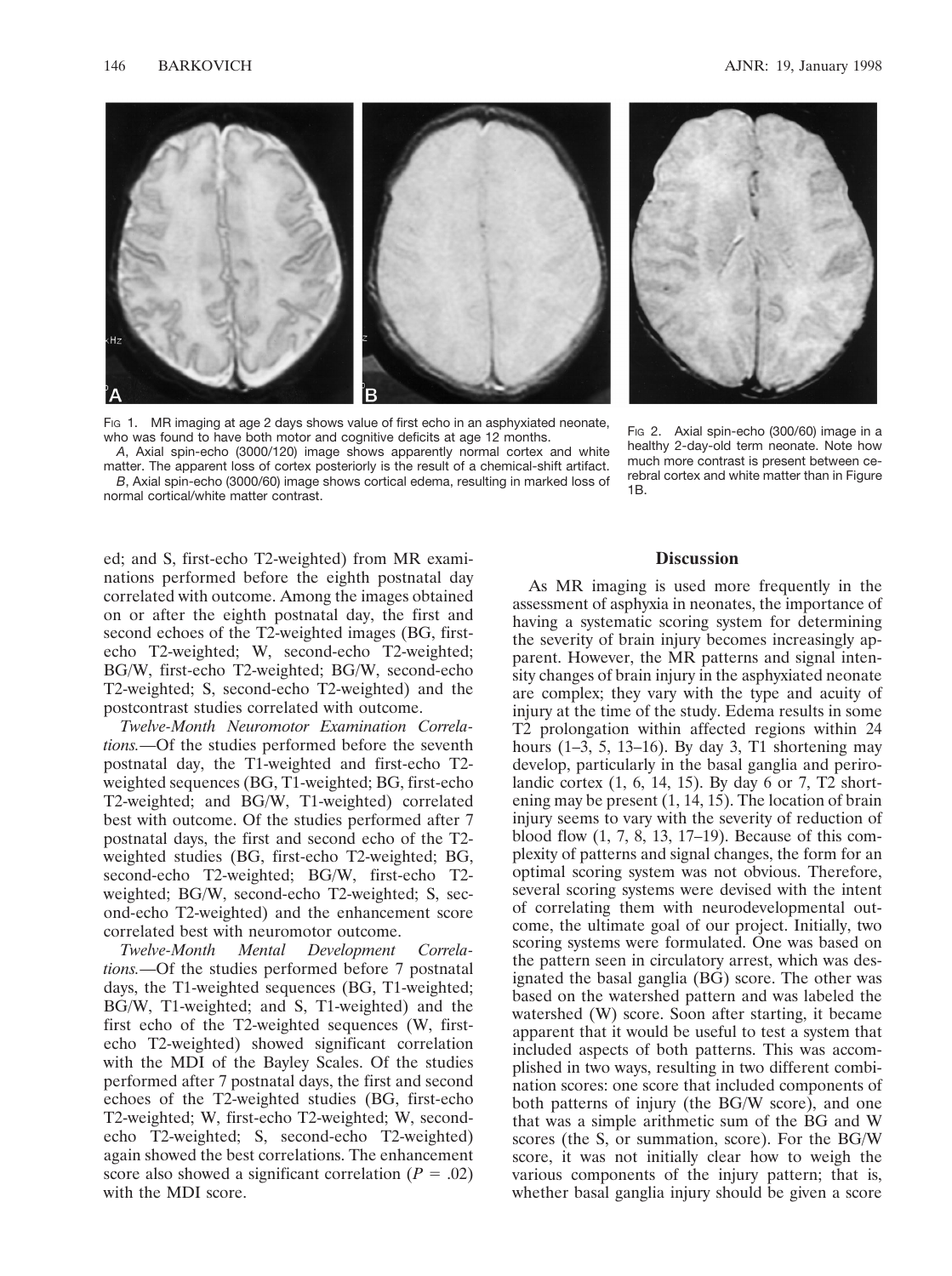|  |  | <b>TABLE 3:</b> $\kappa$ coefficients and P values for MR scores and neuromotor outcome |  |
|--|--|-----------------------------------------------------------------------------------------|--|
|--|--|-----------------------------------------------------------------------------------------|--|

| Measurement                   | к     | 3-Month<br>Neuromotor Score | 12-Month<br>Neuromotor Score | MDI of<br><b>BSID</b> |  |
|-------------------------------|-------|-----------------------------|------------------------------|-----------------------|--|
| BG, T1-weighted               | 0.929 | 0.008                       | 0.11                         | 0.14                  |  |
| BG, first-echo T2-weighted    | 0.936 | 0.0004                      | 0.002                        | 0.007                 |  |
| BG, second-echo T2-weighted   | 1.000 | 0.39                        | 0.13                         | 0.03                  |  |
| W. T1-weighted                | 0.851 | 0.54                        | 0.14                         | 0.2                   |  |
| W, first-echo T2-weighted     | 0.846 | 0.24                        | 0.01                         | 0.01                  |  |
| W, second-echo T2-weighted    | 0.891 | 0.007                       | 0.008                        | 0.12                  |  |
| BG/W, T1-weighted             | 0.863 | 0.002                       | 0.03                         | 0.03                  |  |
| BG/W, first-echo T2-weighted  | 0.891 | 0.0007                      | 0.0001                       | 0.01                  |  |
| BG/W, second-echo T2-weighted | 0.927 | 0.02                        | 0.04                         | 0.1                   |  |
| S, T1-weighted                | .     | 0.004                       | 0.04                         | 0.06                  |  |
| S, first-echo T2-weighted     | .     | 0.004                       | 0.79                         | 0.03                  |  |
| S, second-echo T2-weighted    | .     | 0.006                       | 0.006                        | 0.5                   |  |
| Enhancement                   | 1.000 | 0.09                        | 0.005                        | 0.14                  |  |

Note.—k refers to the k statistic for that measurement; 3-month neuromotor score indicates P values for differences in median MR scores for 3-month neuromotor outcome; 12-month neuromotor score indicates *P* values for differences in median MR scores for 12-month neuromotor outcome; MDI of BSID refers to the differences of the Mental Development Index of the Bayley Scores of Infant Development among scores of different MR assessments.

|  |  |  |  |  |  |  |  |  |  |  |  |  |  | TABLE 4: P values for differences in MR scores for 3- and 12-month outcome: differences by timing of MR examination |
|--|--|--|--|--|--|--|--|--|--|--|--|--|--|---------------------------------------------------------------------------------------------------------------------|
|--|--|--|--|--|--|--|--|--|--|--|--|--|--|---------------------------------------------------------------------------------------------------------------------|

| Measurement                   |         | 3-Month Neuromotor<br>Outcome |               |         | 12-Month Neuromotor<br>Outcome | 12-Month MDI |               |  |
|-------------------------------|---------|-------------------------------|---------------|---------|--------------------------------|--------------|---------------|--|
|                               | MR < 4d | MR < 8d                       | $MR \geq 8 d$ | MR < 7d | $MR \geq 7d$                   | MR < 7d      | $MR \geq 7 d$ |  |
| BG, T1-weighted               | 0.30    | 0.05                          | 0.13          | 0.02    | 0.66                           | 0.04         | 0.31          |  |
| BG, first-echo T2-weighted    | 0.009   | 0.005                         | 0.03          | 0.04    | 0.04                           | 0.07         | 0.006         |  |
| BG, second-echo T2-weighted   | 1.00    | 0.79                          | 0.31          | 1.0     | 0.05                           | $\cdots$     | 0.02          |  |
| W. T1-weighted                | 1.00    | 0.79                          | 0.37          | 0.65    | 0.02                           | 0.62         | 0.001         |  |
| W, first-echo T2-weighted     | 0.17    | 0.43                          | 0.42          | 0.20    | 0.02                           | 0.004        | 0.002         |  |
| W, second-echo T2-weighted    | 0.09    | 0.37                          | 0.003         | 0.58    | 0.004                          | 0.78         | 0.005         |  |
| BG/W, T1-weighted             | 0.21    | 0.03                          | 0.07          | 0.04    | 0.22                           | 0.06         | 0.02          |  |
| BG/W, first-echo T2-weighted  | 0.009   | 0.02                          | 0.02          | 0.07    | 0.001                          | 0.18         | 0.004         |  |
| BG/W, second-echo T2-weighted | 0.30    | 0.60                          | 0.006         | 0.52    | 0.005                          | 0.12         | 0.006         |  |
| S, T1-weighted                | 0.30    | 0.03                          | 0.10          | 0.018   | 0.26                           | 0.04         | 0.08          |  |
| S, first-echo T2-weighted     | 0.009   | 0.02                          | 0.13          | 0.58    | 0.48                           | 0.12         | 0.47          |  |
| S, second-echo T2-weighted    | 0.09    | 0.37                          | 0.002         | 0.58    | 0.003                          | 0.78         | 0.004         |  |
| Enhancement                   | 1.000   | 0.68                          | 0.005         | 0.68    | 0.0005                         | 0.20         | 0.02          |  |

Note.—MDI means mental development index of the Bayley Scales of Infant Development.

of 1 and watershed injury a score of 2 or vice versa. Some of our previous experience and that of others (1, 6), however, indicated that patients with T1 shortening in the basal ganglia may not always manifest neurologic or developmental abnormalities. Thus, we opted to give a score of 1 for the basal ganglia injury and 2 for the watershed injury.

From our analysis, it appears that the BG/W, firstecho T2-weighted score is clearly the single most useful score for predicting outcome at 3 months and 12 months, because it shows significant differences between patients who had normal and abnormal neuromotor examinations at 3 ( $P = .0007$ ) and 12 ( $P =$ .0001) months and between those who have normal and abnormal cognitive outcome at 12 months  $(P =$ .007). That the BG/W score is more predictive than the BG or W score alone is not surprising in that the BG/W score best evaluates injury to the entirety of the brain. The reason the BG/W score correlates with outcome better than the S score is not as obvious.

Nonetheless, the results make it clear that the BG/W score is better.

A number of other interesting results deserve discussion. The BG score appears to better correlate with outcome at age 3 months than does the W score, whereas, in general, the W score seems to correlate better with outcome at age 12 months. This finding might be explained by the fact that the basal ganglia are more metabolically active than the cerebral cortex in the first months of life (20). Indeed, other than the perirolandic and calcarine regions, cerebral cortical activity during the first few months is quite low compared with the basal ganglia; this relatively low activity may perhaps explain why poor correlation was found between watershed injury and neurodevelopmental abnormalities at age 3 months. Relative cortical activity is much higher by age 1 year, perhaps explaining the better correlation between watershed injury and 12-month outcome.

When we looked at associations of MR scores with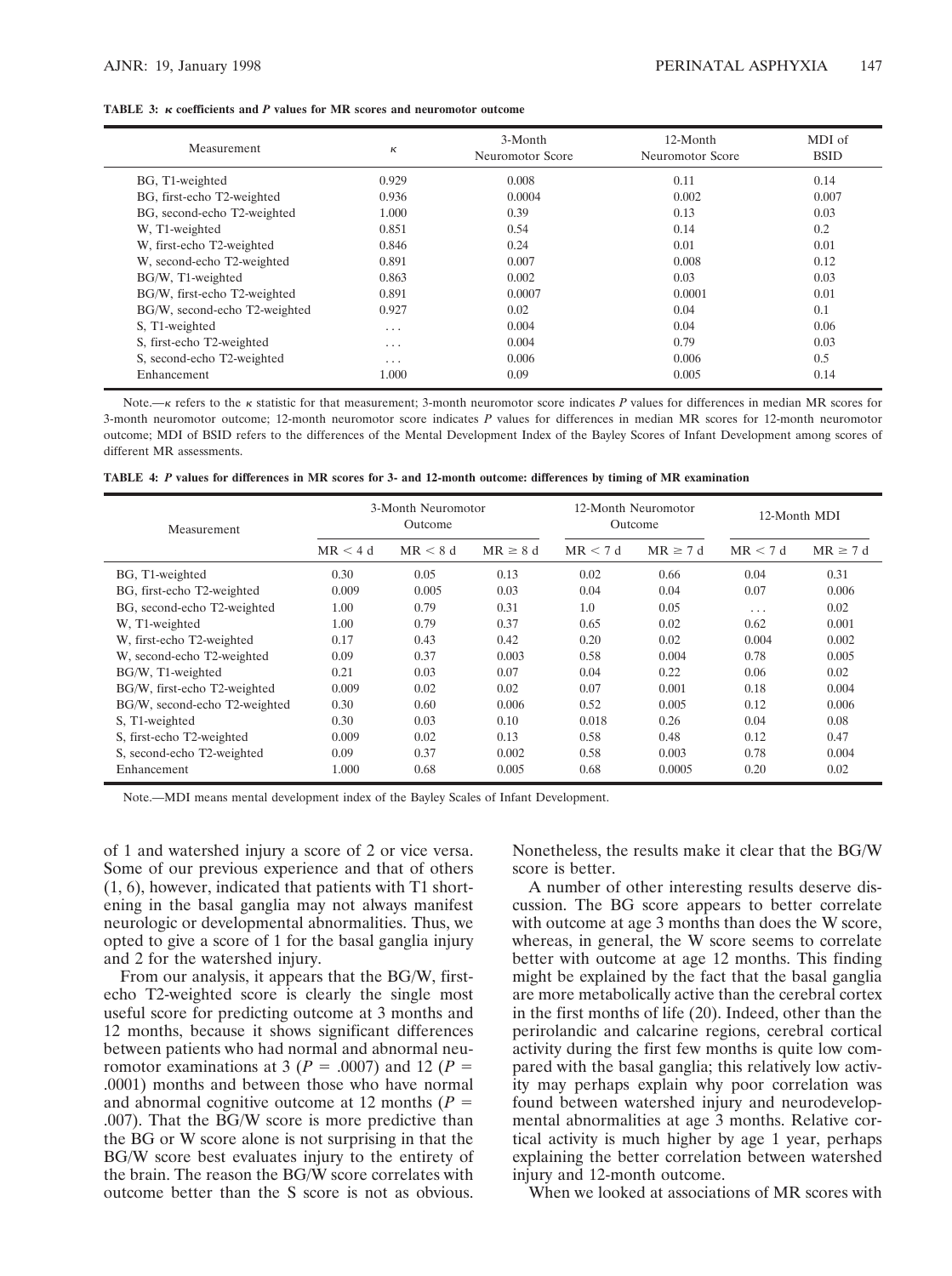outcome after segregating patients according to age at the time of their MR examination (Table 4), we found that, in addition to the patterns discussed above, the spin-echo 3000/60 (first-echo T2-weighted) sequences showed greatest differences between outcome groups (and thus were presumably most sensitive to injury) in those patients scanned during the first 3 postnatal days. Both the T1-weighted studies and the first-echo T2-weighted studies showed good correlation with neurologic outcome on those images obtained during the first 7 postnatal days. The firstecho T2-weighted sequences and the second-echo T2 weighted sequences showed the best correlation with outcome in those patients imaged after 7 or 8 postnatal days. The greater correlation of the T1weighted images, as compared with the second-echo T2-weighted images, during the first postnatal week is most easily explained by the fact that T1 shortening in the basal nuclei and perirolandic cortex is seen as early as 3 days after injury (1). Those regions that manifest T1 shortening often show no changes on the second-echo T2-weighted images until the sixth or seventh day, when T2 shortening can be detected (1, 13–15). The reason for the increased sensitivity of the first-echo T2-weighted images (Fig 1) as compared with the second-echo T2-weighted images, during the first postnatal week is more difficult to explain. Intuitively, one might expect the second-echo T2 weighted sequences to be more sensitive to injury, as the longer echo time allows more time for the many causes of T2 relaxation to take effect; as a result, those differences in the T2 relaxation rate of normal versus damaged cortex might be magnified. However, it is possible that the difference between the T2 relaxation times of normal and damaged cortex is greater at the time of the first echo (60 milliseconds) because the increased water in the damaged cortex is more apparent on a more proton density–weighted image. Use of a shorter first echo to produce a more truly proton density–weighted image may help to clarify this question.

Another interesting finding is the fact that correlation with outcome was generally better in those patients whose MR examinations were performed after the first week as compared with those performed during the first week. This result is most easily explained by two factors. The first is that the tissue changes in the damaged brain are more advanced and, therefore, more easily detected during the second week than during the first week. The second is that, during the early stages of our study, many of the most severely injured patients were imaged during the second week. As our neonatologists have become more confident of the safety of performing MR studies on sick neonates, we have imaged more sick patients during the first few postnatal days. However, because of the reluctance to perform early imaging on severely injured patients during the early phases of our study, the group imaged during the second week contained a high proportion of infants with severely abnormal imaging studies and severely abnormal outcomes. When the MR images are very obviously abnormal, the abnormality can be detected by any imaging sequence and is reflected in nearly every scoring system. This result might be used as an argument that the imaging study should be delayed until the second, or even third, week of life in order to achieve maximum sensitivity. However, although it is useful to be able to prognosticate outcome in asphyxiated neonates, a more important purpose of MR imaging in these patients is to identify those in whom pharmacologic (or other) intervention might be indicated when such intervention becomes available. Therefore, early identification of those infants at high risk for poor neurodevelopmental outcome is critical. This study indicates that early identification of asphyxiated neonates at high risk for neurodevelopmental abnormality can be obtained by the use of MR imaging using our BG/W scoring system and by analyzing the first echo of the T2-weighted sequence. We are presently including diffusion-weighted imaging in our protocol. It is possible that diffusion imaging, using the scoring systems described in this article, may prove even more useful than the first-echo T2-weighted sequence in the first few days after injury.

# **Conclusion**

We have tested several systems for scoring MR images of asphyxiated neonates. It appears that our BG/W score is able to discriminate accurately between patients with good and poor neuromotor and cognitive outcome at 3 months and 12 months. During the first 3 postnatal days, the first echo of the T2-weighted sequence appears to be the most sensitive sequence. The T1-weighted sequence becomes more sensitive during the latter half of the first week of life and the second echo of the T2-weighted sequence becomes more sensitive during the second week of life. This preliminary study shows the feasibility of using these MR scoring systems to predict outcome in asphyxiated neonates. Proper use of these imaging sequences and scoring systems will help to increase the knowledge base upon which treatment decisions are made in this group of infants.

### **Acknowledgments**

We thank the nurses of the Pediatric Clinical Research Center, Nancy Newton, Kim Champawat, and Jean Millar, without whom this project could not have been performed.

#### **References**

- 1. Barkovich AJ, Westmark KD, Ferriero D, Sola A, Partridge C. **Perinatal asphyxia: MR findings in the first 10 days**. *AJNR Am J Neuroradiol* 1995;16:427–438
- 2. Baenziger O, Martin E, Steinlin M, et al. **Early pattern recognition in severe perinatal asphyxia: a prospective MRI study**. *Neuroradiology* 1993;35:437–442
- 3. Kuenzle C, Baenziger O, Martin E, et al. **Prognostic value of early MR imaging in term infants with severe perinatal asphyxia**. *Neuropediatrics* 1994;25:191–200
- 4. Martin E, Barkovich AJ. **Magnetic resonance imaging in perinatal asphyxia**. *Arch Dis Child* 1995;72:F62–F70
- 5. McArdle CB, Richardson CJ, Hayden CK, et al. **Abnormalities of the neonatal brain: MR imaging, II: hypoxic-ischemic brain injury**.